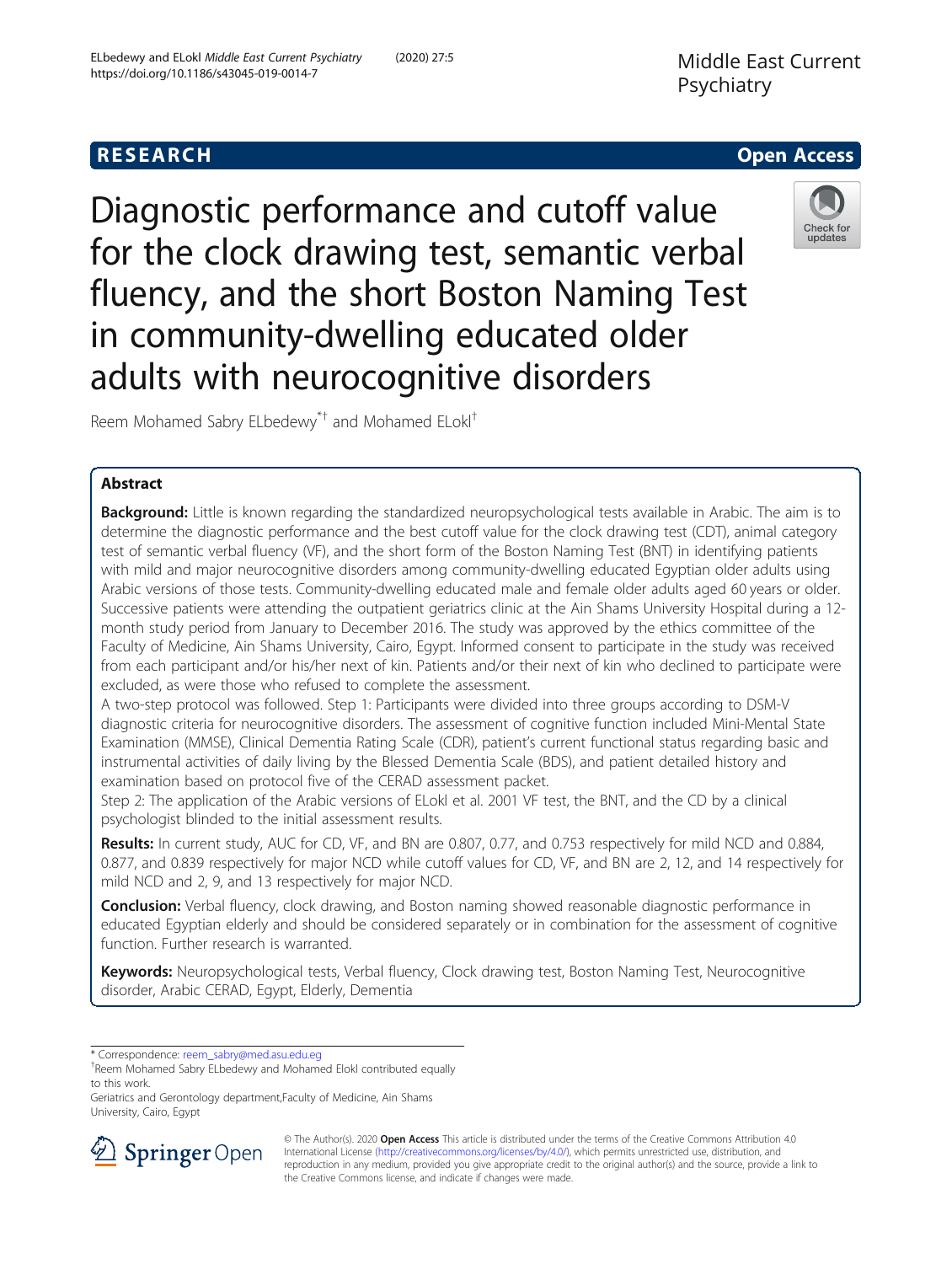# Background

Although Arabic is one of the most widely used languages worldwide, little is known regarding the standardized neuropsychological tests available in Arabic [\[1](#page-4-0)]. One of the most widely used assessment packages in dementia is the Consortium to Establish a Registry for Alzheimer's Disease (CERAD) which was established in 1986. The major standardized instruments developed by CERAD are now used by many Alzheimer's disease research centers in the USA and abroad, by physicians in clinical practice, and in population-based surveys [\[2](#page-4-0), [3](#page-4-0)]. They have been translated, in whole or in part, into Arabic, Bulgarian, Chinese, Dutch, Finnish, French, German, Hebrew, Hindi (for a rural, illiterate population), Italian, Japanese, Korean, Norwegian, Polish, Portuguese, Russian, Spanish, and Swedish and into English sign language [[4\]](#page-4-0). The CERAD neuropsychological battery and assessment package has been translated into Arabic, adapted and validated for the Egyptian language and culture [\[5](#page-4-0)]. For the purpose of the current study, we used the Arabic versions of the subset of tests from the CERAD battery that were included in this study: the animal category test of semantic verbal fluency (VF) [\[6](#page-4-0)], the 15-item short version of the Boston Naming Test (BNT) [[7\]](#page-4-0), the Mini-Mental State Examination (MMSE) [\[8](#page-4-0)], and the clock drawing test (CDT) [[9\]](#page-4-0). All have been translated into Arabic language and have been validated as a part of the Arabic version [[5](#page-4-0)]. The animal category test of semantic VF is a measure of impairment in verbal production and a test of semantic memory and language. It is rapidly administered, readily available, and easy to administer and interpret. The individual is asked to name all the animals that he/she can name within 60 s. This task can be understood by patients with cognitive impairment and is sensitive to Alzheimer's disease [\[10](#page-4-0)]. The BNT is a test of language ability in which participants are asked to name objects depicted by line drawings [\[7](#page-4-0)]. The short BNT contains five high-frequency, five medium-frequency, and five low-frequency items. Each participant is presented with 15 line drawings in an accompanying flipbook. The correct names for the objects are listed on the Response Sheet of CERAD Form J2. The third test included was the CDT. It was originally used to assess visuoconstructive abilities. It has been proposed as a quick screening test for cognitive dysfunction [[11](#page-5-0)]. The strength and weakness of the CDT lies in the number of cognitive, motor, and perceptual functions that must be used simultaneously to successfully complete the task, which requires visual memory, visuospatial abilities, orientation, conceptualization of time, executive function, auditory comprehension, motor programming, numerical knowledge, semantic instruction, inhibition of distracting stimuli, concentration, and frustration tolerance [\[12\]](#page-5-0). Serial CDTs can be used to follow a patient with progressive dementia or to observe recovery from delirium  $[13]$  $[13]$ . The MMSE is in some ways the best known and most widely used measure of cognition in clinical practice worldwide  $[14]$  $[14]$ , and it represents a benchmark against which all newer tools can be mea-sured [\[15](#page-5-0)]. It is an easily administered, simple, and widely available test that assesses orientation, memory, attention and calculation, language, and visual construction. The MMSE takes approximately 10 min to administer, and its total score is 30. It has been translated and adapted for the culture of elderly Arabic-speaking Egyptians as a part of the Arabic translation and adaptation of the CERAD battery [\[5](#page-4-0)].

# Aim

The aim is to determine the diagnostic performance and the best cutoff value for the clock drawing test (CDT), animal category test of semantic verbal fluency (VF), and the short form of the Boston Naming Test (BNT) in identifying patients with mild and major neurocognitive disorders among community-dwelling educated Egyptian older adults using Arabic versions of those tests.

# **Methods**

# Participants

Community-dwelling educated male and female older adults aged 60 years or older. Education is defined as 6 years or more of formal education. The setting, sample size, and selection criteria are as follows: all patients attending the outpatient geriatric clinic at Ain Shams University Hospital, Cairo, Egypt, in the period from January 1, 2016, till December 31, 2016, excluding, at the start of the study, those patients who or their next of kin refused to participate in the study. (Successive patients attending the outpatient geriatric clinic at Ain Shams University Hospital during a 12-month study period from January to December 2016. Patients were excluded if they or their next of kin declined to participate.) We estimated the minimum sample size required, based on the prevalence of cognitive disorders and both sensitivity and specificity of the screening and diagnostic values of tests studied. The power is set to be at least 80% and the  $p$ value and is set to be less than 0.05. The calculated sample size is found to be 110 with minimal number of 35 in each studied group.

A two-step protocol was followed.

Step 1: Participants were divided into three groups according to DSM-V diagnostic criteria for neurocognitive disorders. The assessment of cognitive function included Mini-Mental State Examination (MMSE), Clinical Dementia Rating Scale (CDR), patient's current functional status regarding basic and instrumental activities of daily living by the Blessed Dementia Scale (BDS) [\[16\]](#page-5-0), and patient detailed history and examination based on protocol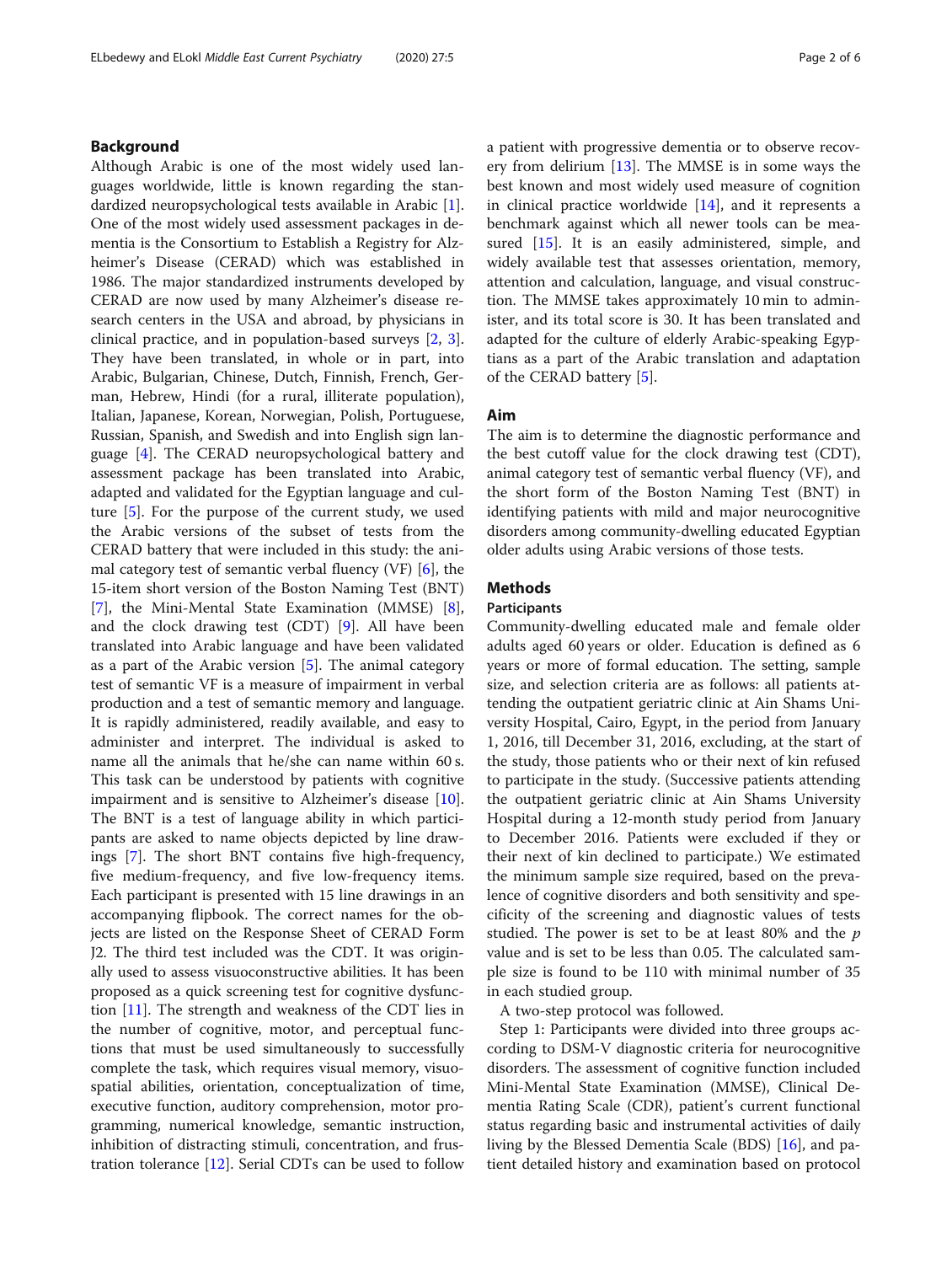five of the CERAD assessment packet. Those with MMSE score of less than 24 were identified as having cognitive impairment  $[5, 17]$  $[5, 17]$  $[5, 17]$  $[5, 17]$ : CDR score,  $0 =$  no dementia;  $0.5$  = uncertain or deferred diagnosis;  $1$  = mild dementia; 2 = moderate dementia; 3 = severe dementia; 4 = profound dementia; 5 = terminal dementia.

Blessed Dementia Scale: The original Dementia Scale of Blessed et al. has been modified by minor wording changes and by the deletion of questions related to personality, interests, and drives. The informant is asked to rate, on a 3- or 4-point scale as indicated, the subject's cognitive ability during the preceding 6 months, as compared with premorbid ability in performing practical tasks of everyday living. Fully preserved capacity is represented by a total score of 0, whereas maximum impairment is reflected by a total score of 17. Less than four is cognitively unimpaired, 4–9 is mild impairment, and more than nine is moderate to severe impairment.

Step 2: The application of the Arabic versions of EL OKL et al. 2001 VF test, the BNT, and the CD by a clinical psychologist blinded to the initial assessment results.

### Statistical method

The collected data was revised, coded, tabulated, and entered into a PC using the Statistical Package for the Social Sciences (IBM SPSS 20.0). The analyses performed were determined by the type of data obtained for each parameter. The sensitivity and specificity of each test are calculated, and the receiver operating characteristic (ROC) curves were drawn. The area under the curve (AUC) is a measure of diagnostic accuracy. Interpretation of areas under the curve (AUCs) is as follows:  $0.90-1$  = excellent,  $0.80-0.90$  = good,  $0.70-0.80$  = fair, 0.60–0.70 = poor, 0.50–0.60 = fail. The cutoff values were determined as the values with the highest balanced sensitivity and specificity.

## Results

The study sample is 122 community-dwelling educated older adults who attended the outpatient geriatric department clinic at the Ain Shams University Hospitals. 32.79% of the samples (40 subjects) have mild neurocognitive disorder while 38.52% (47 subjects) have major neurocognitive disorder. As regards the mean age  $\pm$  SD, it is 70.1  $\pm$  6.73 for the group with mild neurocognitive disorder (NCD) and 71.1  $\pm$  6.24 for the group with major neurocognitive disorder. As regards gender, males are 62 (50.8%) of the sample, 45.2% of major NCD, and 24.2% of mild NCD.

Figure 1 and Table [1](#page-3-0) show the statistical findings for the mild neurocognitive disorder group. AUC for CD, VF, and BN are 0.807, 0.77, and 0.753 respectively while the cutoff values for CD, VF, and BN are 2, 12, and 14 respectively.

Figure [2](#page-3-0) and Table [2](#page-4-0) show the statistical findings for the major neurocognitive disorder group.

AUC for CD, VF, and BN are 0.884, 0.877, and 0.839 respectively while the cutoff values for CD, VF, and BN are 2, 9, and 13 respectively. So, the three tests are good tests for major NCD.

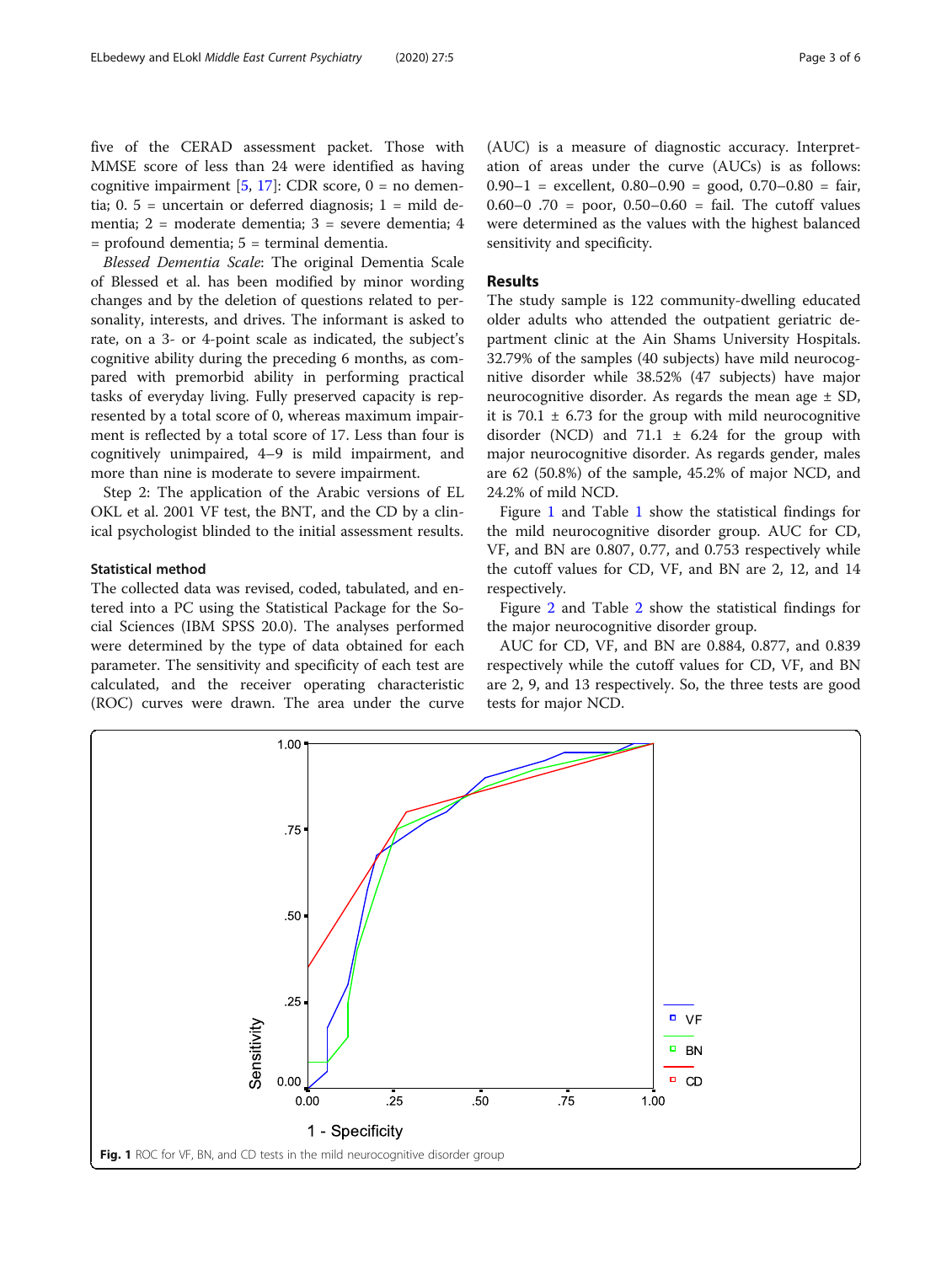|           | <b>AUC</b> | St.   | Confidence interval |             | Cutoff | Sensitivity | Specificity |
|-----------|------------|-------|---------------------|-------------|--------|-------------|-------------|
|           |            | error | Lower bound         | Upper bound |        |             |             |
| CD        | .807       | .050  | .709                | .906        |        | .800        | .286        |
| VF        | .770       | .057  | .659                | .881        |        | .970        | .887        |
| <b>BN</b> | .753       | .059  | .637                | .868        | 14     | .925        | .657        |

<span id="page-3-0"></span>Table 1 Diagnostic performance and cutoff values for CD, VF, and BN in the mild neurocognitive disorder group

# **Discussion**

With the projected increase in the elderly population and the expected rise in the prevalence of dementia, early case identification is necessary for planning and delivering clinical services. The effectiveness of dementia screening depends on the availability of suitable screening tools with good sensitivity and specificity to confidently distinguish normal cognitive function from minor and major NCD. There is a demand for rapidly administered, sensitive, and reliable Arabic versions of cognitive assessments particularly those which are designed for identifying older adults with minor and major neurocognitive impairment. To meet this need, we used in the current study the Arabic version of CDT, VF animal category, and BNT as a part of the Arabic version of CERAD neuropsychological battery. The CERAD battery was translated into the Arabic language and validated in the Egyptian elderly. We chose rapidly administered and sensitive tools to find out the best cutoff for patients with minor and major neurocognitive disorders in educated Egyptian older adults. Our results present the best cutoff values that discriminate between cognitively healthy individuals and those with minor and major NCD. Our study included 122 community-dwelling educated older adults matched for age and gender, attending outpatient clinics at one of the largest tertiary hospitals in Cairo, Egypt. 71.3% of participants (number = 87) have either mild or major NCD. This could be explained by the fact that the participants were attending the outpatient clinics of the tertiary hospital with different comorbidities. This was not a community-based study, although the participants were community-dwelling and not living in residential care or nursing homes. Our study population represents the community-dwelling educated elderly adults who attended the outpatient general geriatric clinic with different medical illnesses. To our knowledge according to available resources to us, there are no available previous studies with the same aim and tools in Egypt to compare our results with, but there are studies for VF, CDT, and BN performance and cutoff points for other purposes. In the current study results, AUC for CD, VF, and BN for participants with minor NCD are 0.807, 0.77, and 0.753 respectively. It means that CD is a good test while VF and BN are fair tests for detection of minor NCD. For participants with major NCD, AUC for CD, VF, and BN are 0.884, 0.877, and 0.839

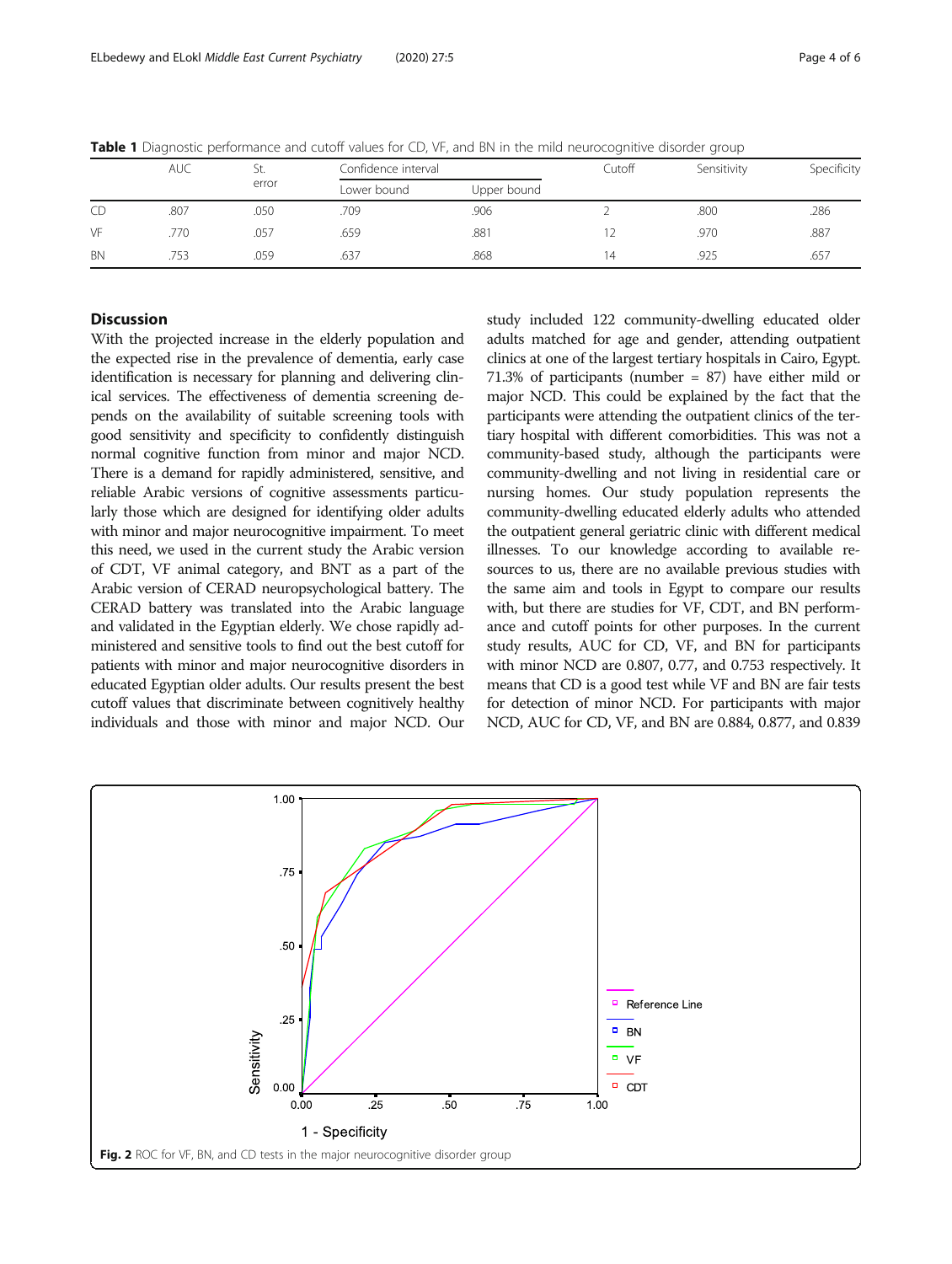|           | $\tilde{\phantom{a}}$ |              |                     |             |        | $\tilde{}$  |             |
|-----------|-----------------------|--------------|---------------------|-------------|--------|-------------|-------------|
|           | <b>AUC</b>            | St.<br>error | Confidence interval |             | Cutoff | Sensitivity | Specificity |
|           |                       |              | Lower bound         | Upper bound |        |             |             |
| CD        | .884                  | .031         | .824                | .944        |        | .979        | .507        |
| VF        | .877                  | .033         | .813                | .941        |        | .979        | .827        |
| <b>BN</b> | .839                  | .039         | .762                | .916        |        | .957        | .800        |

<span id="page-4-0"></span>Table 2 Diagnostic performance and cutoff values for CD, VF, and BN in major neurocognitive disorder group

respectively. It means that the three tests are good tests for the detection of major NCD. In addition, the cutoff values for CD, VF, and BN are 2, 12, and 14 respectively for mild NCD and 2, 9, and 13 respectively for major NCD. According to Wiechmann et al. [\[18\]](#page-5-0) study, ROC analysis indicated that the CDT was able to distinguish between normal elders and those with a dementia diagnosis. The cutoff score for differentiating patients with Alzheimer's disease from normal participants was  $\leq$  3. The cutoff score for differentiating those with vascular disease from normal participants was  $\leq$  3. Mirandez [\[19\]](#page-5-0) found that the cutoff score for the animal category test of  $VF$  was 14, and the  $AUC = 0.794$ . In comparison, Brucki et al. [\[20](#page-5-0)] found that the cutoff points were 9 for people with less than 8 years of education and had a mean of 13 for those with higher educational levels. With the abovementioned ROC and best cutoff values in our study, it is clear that our results are comparable to those studies, and those tests can be used to screen for cognitive impairment in educated Egyptian older adults.

# Conclusion

The study presents the best cutoff for a group of neuropsychological tests which will help to advance research in the area of cognitive impairment in Egypt. Verbal fluency, clock drawing, and Boston naming showed reasonable diagnostic performance in educated Egyptian elderly and should be considered separately or in combination for the assessment of cognitive function.

## Recommendations

Further research on a larger number and on a more diverse group of the population is warranted.

#### Abbreviations

AUC: The area under the curve; BDS: Blessed Dementia Scale; BNT: Boston Naming Test; CDT: Clock drawing test; CERAD: The Consortium to Establish a Registry for Alzheimer's Disease; MMSE: Mini Mental State Examination; NCD: Neurocognitive disorder; ROC: Receiver operating characteristic; SD: Standard deviation; SPSS: Statistical Package for the Social Sciences; VF: Verbal fluency

#### Acknowledgements

Not applicable.

#### Authors' contributions

Both authors, RE and ME, equally participated in the conception, design of the work, data collection, interpretation of the data, review of the results' analysis, writing, revising, and editing this manuscript. Both authors read and approved the final submitted manuscript.

#### Authors' information

Both authors are associate professors at the Geriatrics and Gerontology Department, Faculty of Medicine, Ain Shams University, Cairo, Egypt. Dr. Mohammed ELOKL passed MRCP UK on November 2007, and currently, he is working as a Consultant of Geriatric Medicine in Weston Area NHS Trust in England, UK.

### Funding

Not applicable.

#### Availability of data and materials

The data generated and analyzed during this study are included in this article and available from the corresponding author on further reasonable request.

#### Ethics approval and consent to participate

The study was approved by the ethics committee of the Faculty of Medicine, Ain Shams University, Cairo, Egypt. Reference number is not available. Informed oral consent to participate in the study was received from each participant and/or his/her next of kin. Patients and/or their next of kin who declined to participate were excluded, as were those who refused to complete the assessment.

#### Consent for publication

Not applicable.

#### Competing interests

The authors declare that they have no competing interests.

#### Received: 4 December 2019 Accepted: 24 December 2019 Published online: 03 March 2020

#### References

- 1. Fasfous AF, Al-Joudi HF, Puente AE, Pérez-García M (2017) Neuropsychological measures in the Arab World: a Systematic Review. Neuropsychol Rev 27(2):158–173
- 2. Fillenbaum GG, Heyman A, Huber MS, Ganguli M, Unverzagt FW (2001) Performance of elderly African American and White community residents on the CERAD Neuropsychological Battery. J Int Neuropsych Soc 7:502–509
- 3. Morris JC, Heyman A, Mohs RC et al (1989) The Consortium to Establish a Registry for Alzheimer's Disease (CERAD). Part I: Clinical and neuropsychological assessment of Alzheimer's disease. Neurology 39:1159– 1165
- 4. CERAD Consortium to Establish a Registry for Alzheimer's disease (2018) Duke center for the study of aging and human development. [https://sites.](https://sites.duke.edu/centerforaging/cerad.%20Accessed%2028/07/2018) [duke.edu/centerforaging/cerad. Accessed 28/07/2018](https://sites.duke.edu/centerforaging/cerad.%20Accessed%2028/07/2018).
- 5. Elokl M/Elbanouby M/Mortagy M/elAtrebi M/ELsabwa M (2001) Ain shams university, faculty of medicine department of Geriatrics. Prevalence of AD, and other types of dementia in Egypt. Int Psychogeriatric, 13, Supplement 2.
- 6. Benton AL (1968) Differential behavioral effects in frontal lobe disease. Neuropsychologia 6:53–60. [https://doi.org/10.1016/0028-3932\(68\)90038-9](https://doi.org/10.1016/0028-3932(68)90038-9)
- Kaplan EF, Goodglass H, Weintraub S (1978) The Boston Naming Test. Veterans Administration Medical Center, Boston
- 8. Folstein et al (1975) Mini-mental state. "A practical method for grading the cognitive state of patients for the clinician". J Psychiatr Res 12:189–198
- 9. Freedman MI, Leach L, Kaplan E, Winocur G, Shulman KJ, Delis DC (eds) (1994) Clock drawing. Oxford University Press, Oxford
- 10. Budson AE, Solomon PR (2016) Memory loss, Alzheimer's disease, and dementia (second edition) Chapter 2— Evaluating the patient with memory loss or dementia, pp 5–38 [https://doi.org/10.1016/B978-0-323-28661-9.](https://doi.org/10.1016/B978-0-323-28661-9.00002-0) [00002-0](https://doi.org/10.1016/B978-0-323-28661-9.00002-0)